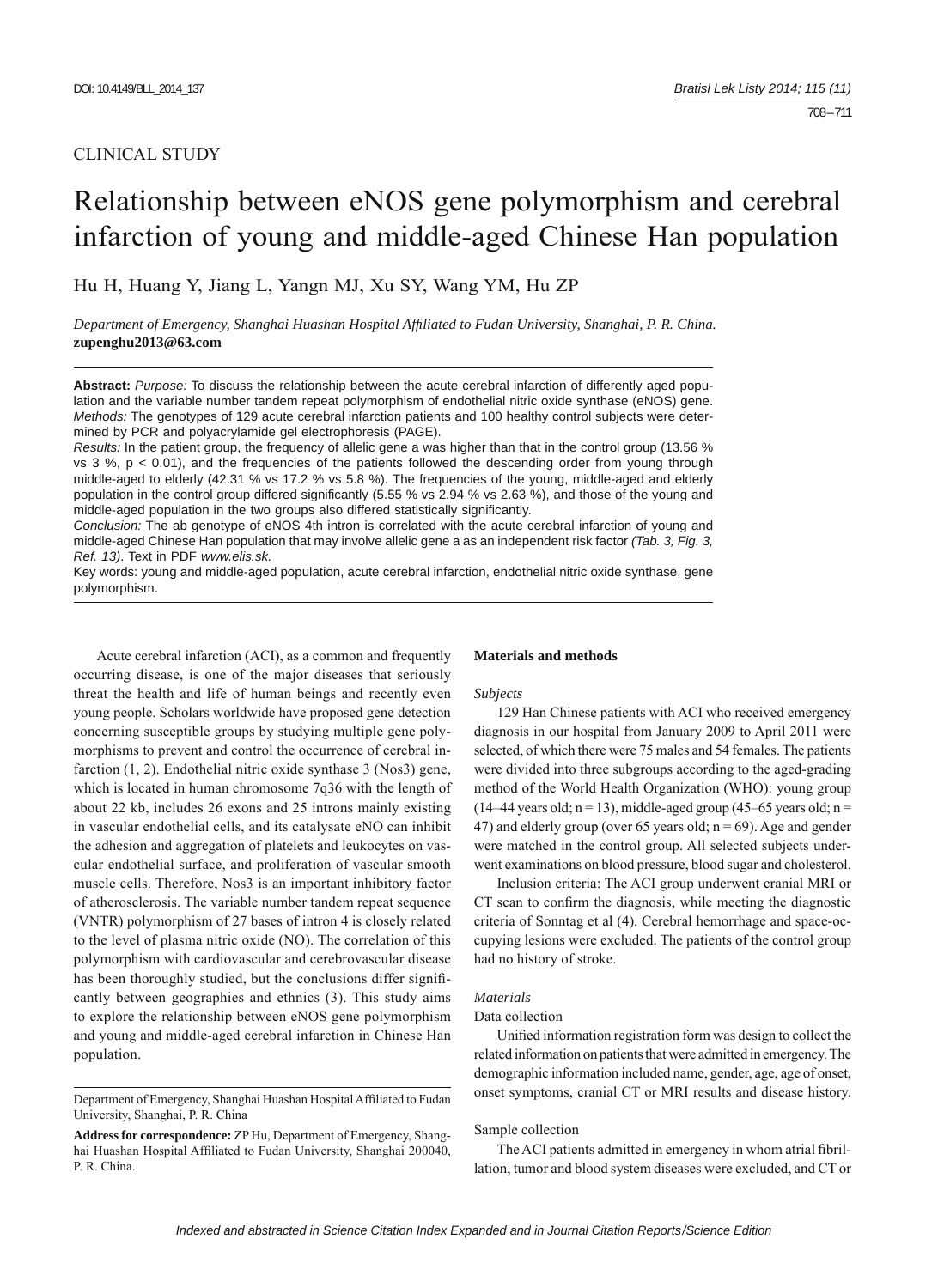

**Fig. 1. Detection of PCR results.**

MRI results showed clear infarction were included in this study. After informed consent, 2 ml of cubital venous blood was drawn, anti-coagulated with EDTA-K2t and stored in refrigerator at 4 °C.

## Extraction of blood genomic DNA

Blood genomic DNA was extracted using a centrifugal column genomic DNA extraction kit (TIANGEN, DP318) and the samples were stored at **–**80 °C.

## Reaction system

VNTR polymorphism of eNOS gene intron 4: the primers were synthesized by Shanghai Institute of Biological Engineering with reference to the method of Wang et al (1). The upstream and downstream primers were 5'-AGGCCCTATGGTAGTGCCTTT-3' and 5'-TCTCTTTAGTGCTGTGGTCAC-3', respectively. Reaction system: 2  $\mu$ l of DNA template, 8.5  $\mu$ l of ddH<sub>2</sub>O, 1  $\mu$ l of upstream primer, 1 μl of downstream primer and 12.5 μl of 2×Taq polymerase; 25 μl in total. PCR reaction conditions: initial denaturation at 95°C for 3 min $\rightarrow$  denaturation at 95 °C for 45 s  $\rightarrow$  58 °C for 30 s→ 72 °C for 30 s for 35 cycles in total  $\rightarrow$  extension 72 °C for 5 min. The PCR products were stored at 4 °C.

## PCR product detection

10 μl of PCR amplification product was taken to be mixed with 2 μl of loading buffer for 3% agarose gel electrophoresis at 100 V for 100 min. Photographs were taken for observation by the UV gel imaging system (Fig. 1).

### *Statistical analysis*

The genotype of each individual sample was read, genotype and allele frequencies were calculated, and sample group representation was confirmed in accordance with the Hardy Weinberg equilibrium

**Tab. 1. General information of the two groups (x±s).**

| Item                               | <b>ACI</b>        | Control            | р     |  |
|------------------------------------|-------------------|--------------------|-------|--|
| Gender (F/M)                       | 54/75             | 44/56              | >0.05 |  |
| Age                                | $65.23 \pm 14.55$ | $62.68 \pm 16.82$  | 0.35  |  |
| $SBP$ (mmHg)                       | 155.37±15.78      | $149.63 \pm 16.23$ | 0.18  |  |
| $DBP$ (mmHg)                       | 92.34±12.15       | $87.67 \pm 9.36$   | 0.26  |  |
| $TC$ (mmol/L)                      | $5.21 \pm 0.89$   | $4.69 \pm 0.88$    | 0.23  |  |
| $TG$ (mmol/L)                      | $2.18 \pm 0.68$   | $1.99 \pm 0.54$    | 0.071 |  |
| Fasting BG (mmol/L)                | $7.51 \pm 0.71$   | $6.83 \pm 0.66$    | 0.087 |  |
| BMI                                | $26.1 \pm 2.3$    | $24.8 \pm 2.3$     | 0.31  |  |
| Smoking history $(n, \frac{9}{6})$ | 37 (28.7%)        | 22(22%)            | >0.05 |  |

**Tab. 2. eNOS4 genotypes and allelic gene frequencies in the two groups.**

| Group | n   | Genotype                                        |       |         | Allelic gene frequency |                                              |  |
|-------|-----|-------------------------------------------------|-------|---------|------------------------|----------------------------------------------|--|
|       |     | aa                                              | ab    | bb      | a                      |                                              |  |
|       |     | Control $100 \quad 0(0.00)$                     | 6 (6) | 94 (94) | 6(3)                   | 194(97)                                      |  |
| ACI   | 129 | 1(0.78)                                         |       |         |                        | 33 (25.58) 95 (73.64) 35 (13.56) 223 (86.44) |  |
|       |     | $C_{\rm b}$ cause results comparison $n < 0.01$ |       |         |                        |                                              |  |

Chi-square results comparison,  $p < 0.01$ .

principle. The data were analyzed using SPSS16.0 and the numeration data between groups were compared using the Chi-square test.

## **Results**

## *Risk factors of the two groups*

There were no significant differences in age, gender, body mass index, SBP, DBP, smoking history, total cholesterol (TC) and triglycerides (TG) between the ACI group and control group (Tab. 1).

## *Gene distributions of the two groups*

The aa, ab and bb types in the control group were  $0\%$ ,  $6\%$ and 94 %, respectively and in the ACI group they were 0.78 %, 25.58 % and 73.64 %, respectively. The a and b allele frequencies were 13.56 % and 86.44 %, respectively in the ACI group and 3 % and 97 %, respectively in the control group. The a allele frequency was higher in the ACI group than in the control group  $(p < 0.01)$  (Tab. 2).

# *Gene distributions of young, middle-aged and elderly subgroups in the ACI group*

The aa, ab and bb types accounted for  $0\%$ ,  $11.11\%$  and  $88.89\%$ , respectively in the young group, 2.13 %, 68.09 % and 29.79 %, respectively in the middle-aged group and 0 %, 88.41 % and 11.59 %, respectively in the elderly group. The a and b allele frequencies were 42.31 % and 67.69 %, respectively in the young group, 17.02 % and 82.98 %, respectively in the middle-aged group and 5.80 % and 94.20 %, respectively in the elderly group. The a allele fre-

**Tab. 3. eNOS4 genotypes and allelic gene frequencies of the young, middle-aged and elderly subgroups in the ACI group.**

| Group       | Age              | п  | Genotype |           | Allelic gene |           |             |
|-------------|------------------|----|----------|-----------|--------------|-----------|-------------|
|             |                  |    | aa       | bb        | ab           | a         |             |
| Young       | $37.31 \pm 4.17$ |    |          | 2(11.11)  | 11 (88.89)   | 11(42.31) | 15 (67.69)  |
| Middle-aged | $56.19 \pm 5.05$ | 47 | (2.13)   | 32(68.09) | 14 (29.79)   | 16(17.02) | 78 (82.98)  |
| Elderly     | $76.65 \pm 6.35$ | 69 |          | 61(88.41) | 8 (11.59)    | 8(5.80)   | 130 (94.20) |

Chi-square results comparison,  $p < 0.01$ .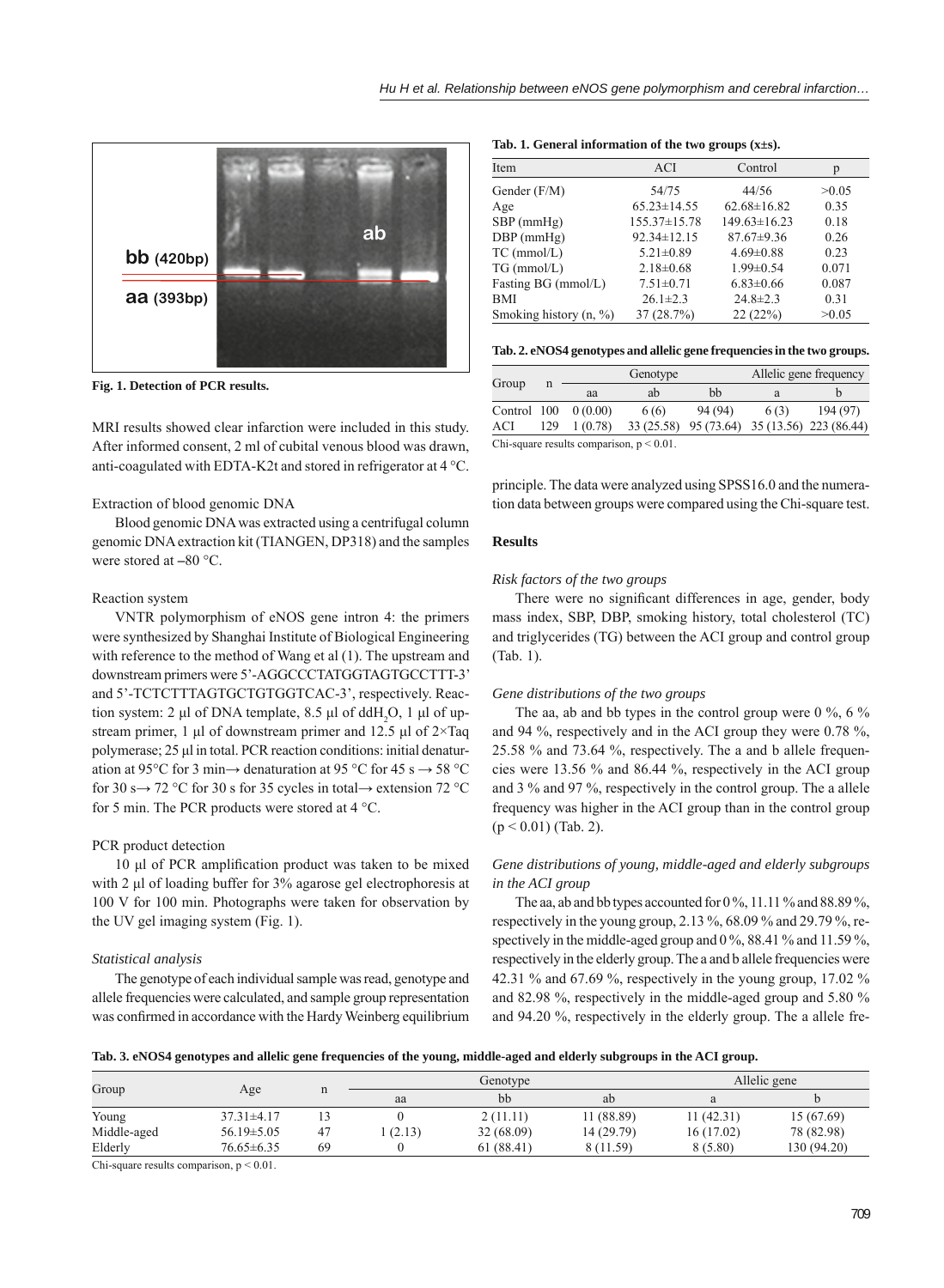708 – 711



**Fig. 2. Gene distributions of young, middle-aged and elderly subgroups in the ACI group.**



**Fig. 3. Gene distributions of young, middle-aged and elderly subgroups in the control group.**

quencies followed the descending order from young group through middle-aged group to elderly group (Tab. 3).

# *Gene distributions of young, middle-aged and elderly subgroups in the two groups*

The Chi-square test results of allele frequency for the ACI group and the control group of the young group was  $0.01 \leq p$  $< 0.05$ ,  $p < 0.01$  for the middle-aged group and  $p > 0.05$  for the elderly group. In the youth and middle-aged groups, the a allele frequencies were higher in the ACI group than those in the control group, but in the elderly group, no significant differences were found between the two groups (Figs 2 and 3).

## **Discussion**

The eNOS gene is located in human chromosome  $7q35 \sim q36$ region, with the length of about 22kb, including 26 exons and 25 introns. Its encoded mRNA containing 4025 nucleotides is a single copy in the haploid human genome. So far, 5 polymorphism sites of eNOS gene have been found, namely 3 single nucleotide polymorphisms (SNPs), 1 tandem repeat polymorphism of different number and 1 dinucleotide repeat polymorphism (5). The 27bp insertion/deletion (a/b) polymorphism exists in eNOS intron 4. There are two alleles according to the different repeat number of 27bp, which repeats four times is a allele and five times b allele, so as to constitute three genotypes (aa, ab, bb). The eNOS gene 27bpVNTR polymorphism genotyping accounts for different proportion in different ethnics and geographies. Li et al. conducted

710

detection on 60 healthy African Americans, and the result showed that aa, ab and bb types accounted for 14.5 %, 27.5 % and 58 %, respectively (6). Huang et al studied 68 cases of healthy Han Chinese living in Fujian, and found that aa, ab and bb types accounted for 0  $\%$ , 10.3  $\%$  and 89.7  $\%$ , respectively (7). In this study, the aa, ab and bb types of 100 healthy controls accounted for 0 %, 6 % and 94 %, respectively, which varies greatly from the proportion of genotypes in foreign Caucasian, while it is basically consistent with the genotypes in the Southern Han Chinese. The a allele frequencies of eNOS gene differ a lot, which is 26.5 % in African Americans, 16.0 % in Caucasians and 12.9 % in Asians (8). Uwabo et al reported that a and b allele frequencies were 10.2 % and 89.8 %, respectively in 413 healthy Japanese (9). The a allele frequency of eNOS gene was 3 % in 100 healthy Han Chinese, which was lower than those of the Asian Africans and Japanese.

The eNOS gene polymorphism may affect the function of eNOS, resulting in the change of the concentration of NO in the vascular system, and thus affecting the occurrence and development of atherosclerosis, so it may be associated with coronary heart disease and ischemic cerebrovascular disease. The correlation between variation of eNOS gene in different locations with cardiovascular and cerebrovascular disease is different. Hou et al. conducted a study on Chinese people, and confirmed that intron 4 gene polymorphism of eNOS may be an independent risk factor for ischemic cerebrovascular disease in Chinese people, which is particularly significant in patients suffering from ischemic cerebrovascular disease however with no common risk factors (10). Munshi et al. found that VNTR polymorphism of eNOS gene is significantly correlated with the occurrence of ischemic stroke in South Indian people (11). The relationship between eNOS gene polymorphism and coronary heart disease and ischemic cerebrovascular disease has been confirmed by many scholars internationally, but there are also differences. Yahashi et al (12) studied the relationship between this gene polymorphism and ischemic stroke in the Japanese, and found that the b allele frequency ratio of 127 patients (including 18 cases of thromboembolism, 58 cases of lacunar infarction and 51 cases of asymptomatic lacunar infarction) to 91 normal controls was 0.862/0.868, and the ratio of allele frequencies in ischemic stroke subgroups was 0.889/0.862/0.853, with the difference not statistically significant. MacLeod et al. (13) conducted relevant research on the G894T polymorphism of eNOS gene exon 7 in 361 ischemic stroke patients and 236 control subjects, and found no difference in NN genotype distribution between the two groups, suggesting that this polymorphism is not correlative with atherosclerotic cerebral infarction and TIA.

This study found that the ab genotype frequency and a allele frequency of the ACI group were significantly higher than those of the control group after excluding the impact of risk factors such as age, blood pressure, blood sugar, blood lipid and smoking, etc. In the subgroups of different ages, it was found that the allele frequency of ACI patients was as in a descending order from young group, through middle-aged group to elderly group, which had a significant correlation with age, but there was no such a distribution in the control group. This indicates that eNOS gene polymorphism may be an independent risk factor for the occurrence of ACI in the